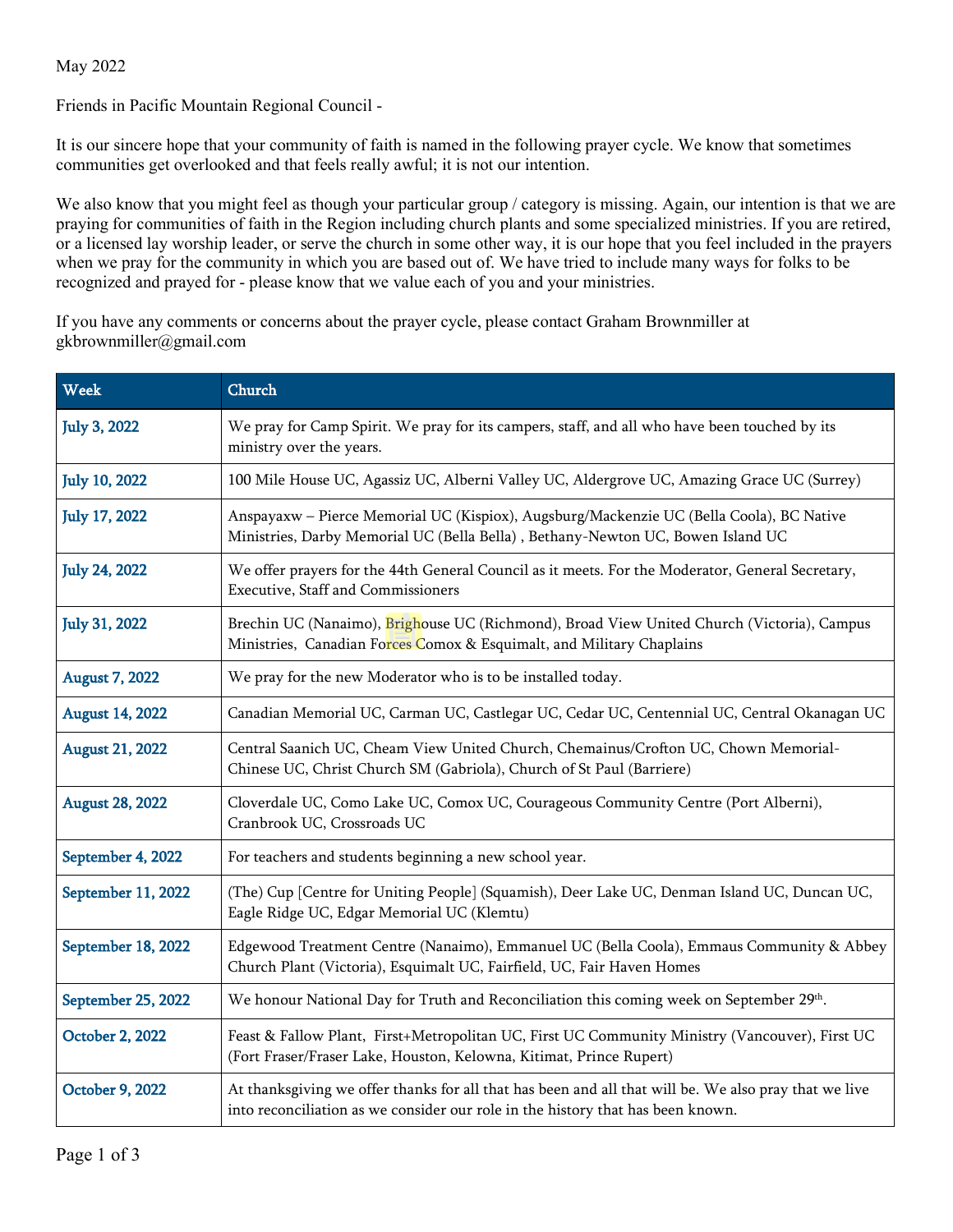| <b>Week</b>              | Church                                                                                                                                   |
|--------------------------|------------------------------------------------------------------------------------------------------------------------------------------|
| October 16, 2022         | First Community (Salmon Arm), First Memorial UC (Vanderhoof), Fort St. James UC, Foxes & Fowl<br>Plant, Gilmore Park UC, Gitsegukla UC   |
| October 23, 2022         | Gladwin Heights / St. Andrew's PC, Golden Ears UC, Gordon UC, Grace UC (Coombs and Lax<br>Kw'alaams), Grasmere UC (Fernie)               |
| October 30, 2022         | Haida Gwaii PC (Skidegate), Haisla UC (Kitimaat Village), Hartley Bay Emmanuel UC, Highlands<br>UC, Hope Trinity SM (Mackenzie)          |
| <b>November 6, 2022</b>  | We offer gratitude for those who served the Canadian Armed Forces and in other military<br>organizations throughout the world.           |
| November 13, 2022        | Hope UC, Inlet UC, Jaffrey UC, James Bay UC, Jubilee UC, Kamloops UC                                                                     |
| November 20, 2022        | Kimberley UC, Knox UC (Fernie, Parksville), Knox UC (Terrace, Vancouver), Korean UC, L'Arche<br>Communities                              |
| <b>November 27, 2022</b> | As this season of Adent begins, we pray for our story which begins here, again and again.                                                |
| <b>December 4, 2022</b>  | Ladner UC, Ladysmith First UC, Lakeview UC, Longhouse Council of Native Ministry, Lumby UC,<br>Lynn Valley UC                            |
| December 11, 2022        | Marpole UC, McBride Anglican/UC, Mount Paul/Plura Hills UC, Mount Seymour UC, Mountain<br>View UC (Hazelton), Mt. Lehman UC              |
| December 18, 2022        | Naramata Centre, Naramata Community Church, Nelson UC, North Lonsdale UC, Northwood UC,<br>Oak Bay UC                                    |
| December 25, 2022        | On this Christmas Day, we pray for the birth of Christ in the world and in our lives; may this birth<br>continue to make a difference.   |
| <b>January 1, 2023</b>   | We pray for the coming year, that it might bring health and happiness. May we also be reminded of<br>our responsibilities in this world. |
| <b>January 8, 2023</b>   | Oakridge UC, Oasis United Church, Okanagan Falls UC, Okanagan Japanese UC, Oliver UC, O'man's<br>Nam'a (We Are One) Plant (Port Hardy)   |
| <b>January 15, 2023</b>  | Our Place Society (Victoria), Osoyoos UC, Pacific Spirit UC, Peachland UC, Pemberton Church<br>Plant, Peninsula UC                       |
| <b>January 22, 2023</b>  | Penticton UC, Memorial UC (Grand Forks), Pitt Meadows UC, Port Hardy-Port Alice SM, Powell<br>River UC, Quadra Island UC                 |
| <b>January 29, 2023</b>  | Queens Ave. UC, Revelstoke UC, Richmond Chinese UC, Richmond UC, Robertson Memorial PC<br>(Nakusp), Robson Valley SM                     |
| February 5, 2023         | We pray for the Pacific Mountain Regional Council, the President, Executive Minister, Executive<br>and staff.                            |
| February 12, 2023        | Salt Spring Island UC, Shady Creek UC, Shaughnessy Heights UC, Shiloh 5th Ave. UC (New<br>Westminster), Sicamous UC, Smithers UC         |
| <b>February 19, 2023</b> | We acknowledge the beginning of Lent on this coming Ash Wednesday. From dust we come, to dust<br>we shall return.                        |
| <b>February 26, 2023</b> | South Arm UC, Squamish UC, St. Aidan's UC, St. Andrew's Larger Parish (Nanaimo), St. Andrew's<br>UC (Enderby, Golden, Kaslo, Mission)    |